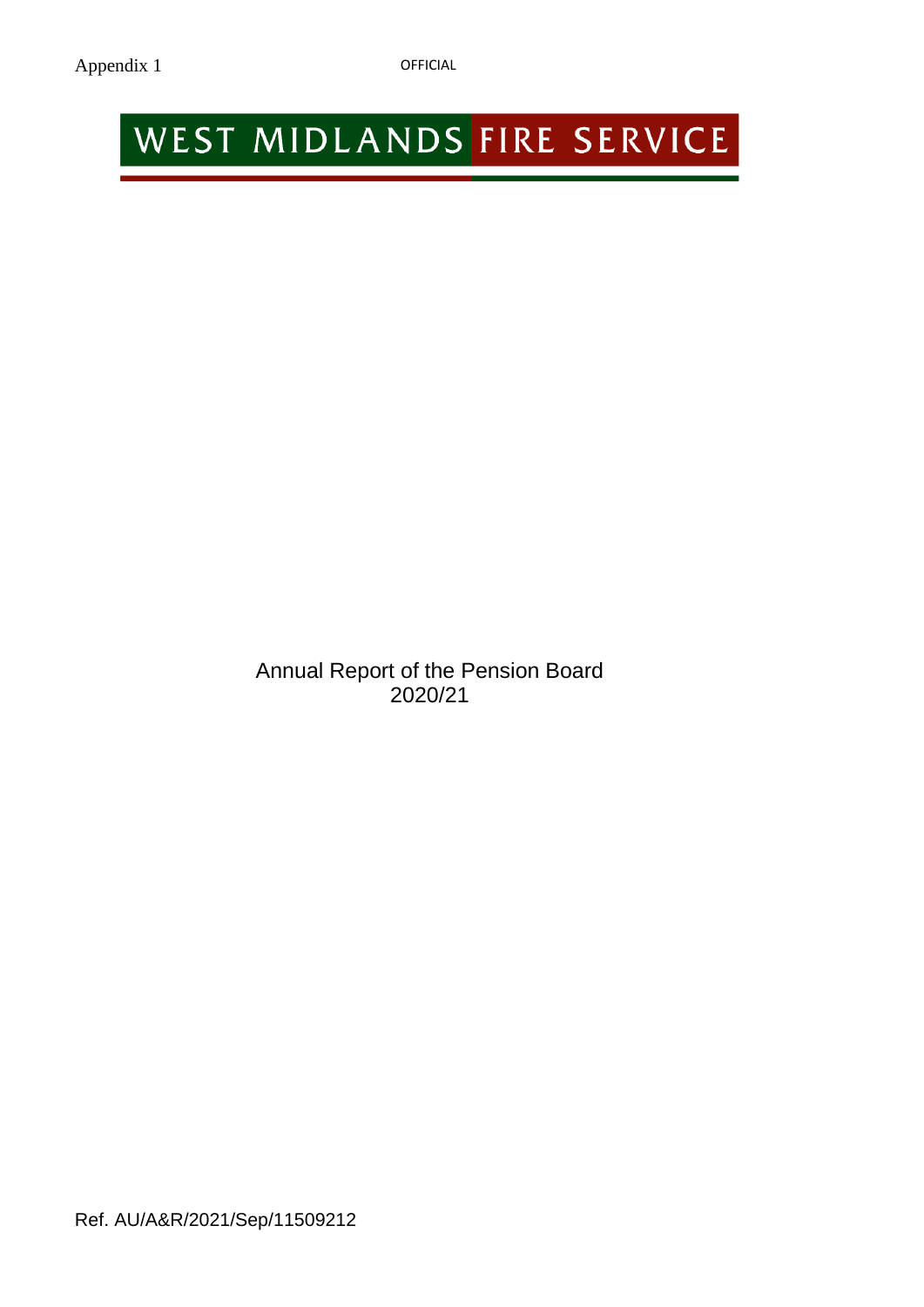# 1. Background

The role of the local Pension Board as defined by section 5(1) and (2) of the Public Service Pensions Act 2013 is to:

- Assist the Scheme Manager:
	- to secure compliance with the Scheme regulations and any other legislation relating to the governance and administration of the Firefighters' Pension Scheme ("the Scheme").
	- to secure compliance with requirements imposed in relation to the Scheme by the Pensions Regulator.
	- in such other matters as the Scheme regulations may specify.
- Secure the effective and efficient governance and administration of the Scheme for the West Midlands Fire & Rescue Authority.
- Provide the Scheme Manager with such information as it requires ensuring that any member of the Pension Board or person to be appointed to the Pension Board does not have a conflict of interest.

The Pension Board will ensure that the Scheme is managed and administered effectively and efficiently and complies with the code of practice on the governance and administration of public service pension schemes issued by the Pension Regulator.

The Pension Board shall meet sufficiently regularly to discharge its duties and responsibilities effectively.

The full Terms of Reference for the Board can be found at Appendix A of this report.

2. Meetings

During 2020/21 the Board met on the following dates:

- 14 May 2020
- 30 July 2020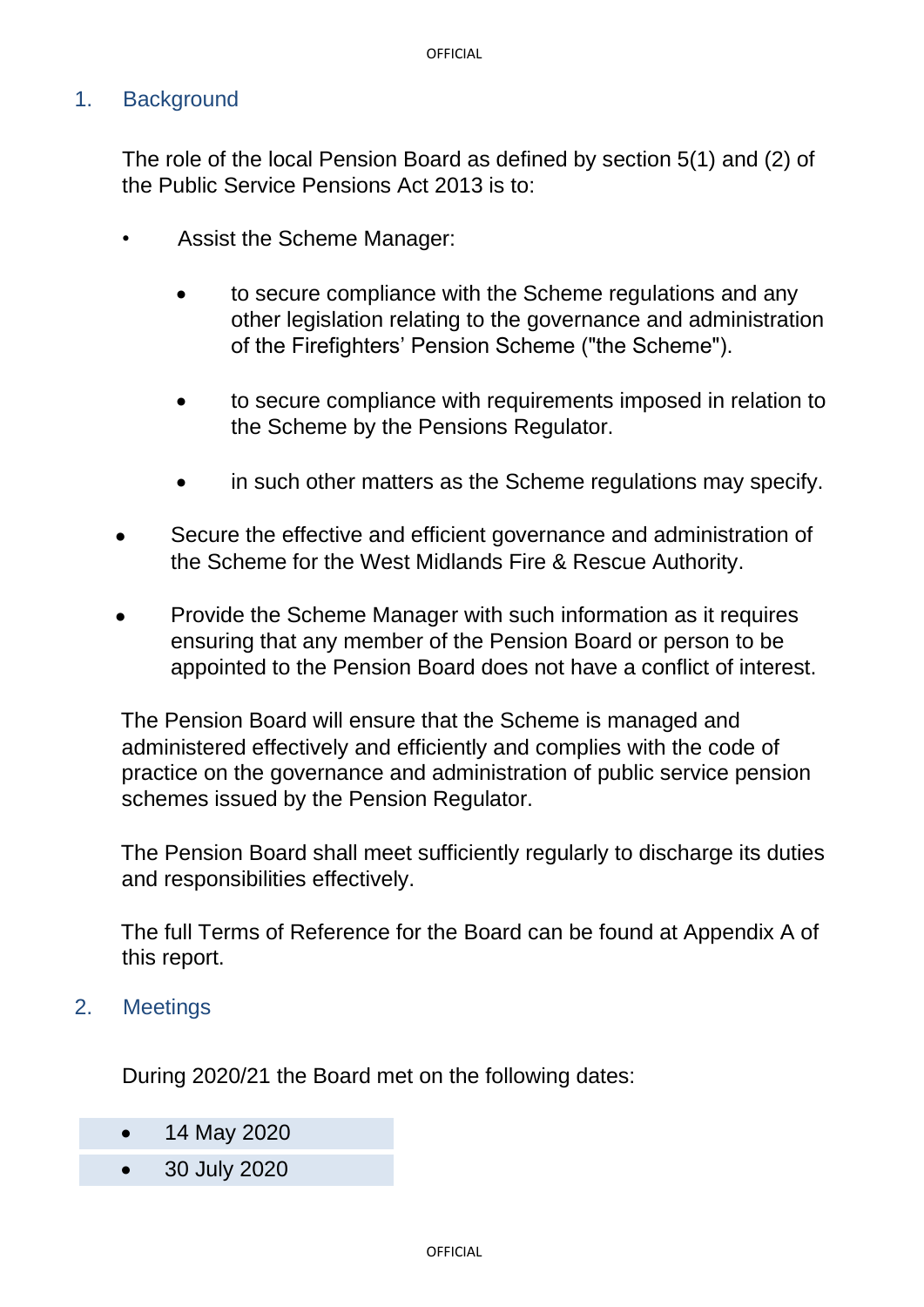- 11 September 2020
- 09 December 2020
- 30 March 2021
- 09 June 2021
- 01 July 2021

# 3. Attendance

| <b>Name</b>         | 14/05/20     | 30/07/20     | 11/09/20     | 09/12/20     | 30/03/21     | 09/06/21     | 01/07/21     |
|---------------------|--------------|--------------|--------------|--------------|--------------|--------------|--------------|
| <b>Neil</b>         | $\checkmark$ | X            | $\checkmark$ | X            | $\checkmark$ | $\checkmark$ | $\checkmark$ |
| Chamberlain         |              |              |              |              |              |              |              |
| Wendy               | $\checkmark$ | $\checkmark$ | $\checkmark$ | $\checkmark$ | X            | X            | $\checkmark$ |
| Browning-           |              |              |              |              |              |              |              |
| <b>Sampson</b>      |              |              |              |              |              |              |              |
| <b>Julie Felton</b> | X            | X            | $\checkmark$ | $\checkmark$ | $\checkmark$ | X            | $\checkmark$ |
| <b>Adam Harper</b>  | $\checkmark$ | $\checkmark$ | $\checkmark$ | X            | $\checkmark$ | $\checkmark$ | $\checkmark$ |
|                     |              |              |              |              |              |              |              |
| <b>Emmett</b>       | $\checkmark$ | X            | X            | X            | $\checkmark$ | X            | $\checkmark$ |
| Robinson            |              |              |              |              |              |              |              |
|                     |              |              |              |              |              |              |              |
| <b>Kal Shoker</b>   | $\checkmark$ | $\checkmark$ | $\checkmark$ | $\checkmark$ | $\checkmark$ | $\checkmark$ | $\checkmark$ |
|                     |              |              |              |              |              |              |              |
| <b>Alan Tranter</b> | $\checkmark$ | $\checkmark$ | $\checkmark$ | $\checkmark$ | $\checkmark$ | $\checkmark$ | $\checkmark$ |
|                     |              |              |              |              |              |              |              |

\*Not applicable

# 4. The Pension Board's business

During the year the Pension Board conducted the following business:

| <b>Submission of The Pension</b><br><b>Regulator Governance Survey</b><br>2020 | Receipt and scrutiny of updates from<br>the WMFS Pension Advisor<br>Compilation and regular evaluation of<br>the Risk Register<br><b>Monitoring of Firefighter Pension</b><br><b>Schemes Bulletins and progress</b><br>actions arising |
|--------------------------------------------------------------------------------|----------------------------------------------------------------------------------------------------------------------------------------------------------------------------------------------------------------------------------------|
| Completed annual training with                                                 | Monitored High Court rulings and                                                                                                                                                                                                       |
| <b>LGA Pension Advisor</b>                                                     | changes to legislation                                                                                                                                                                                                                 |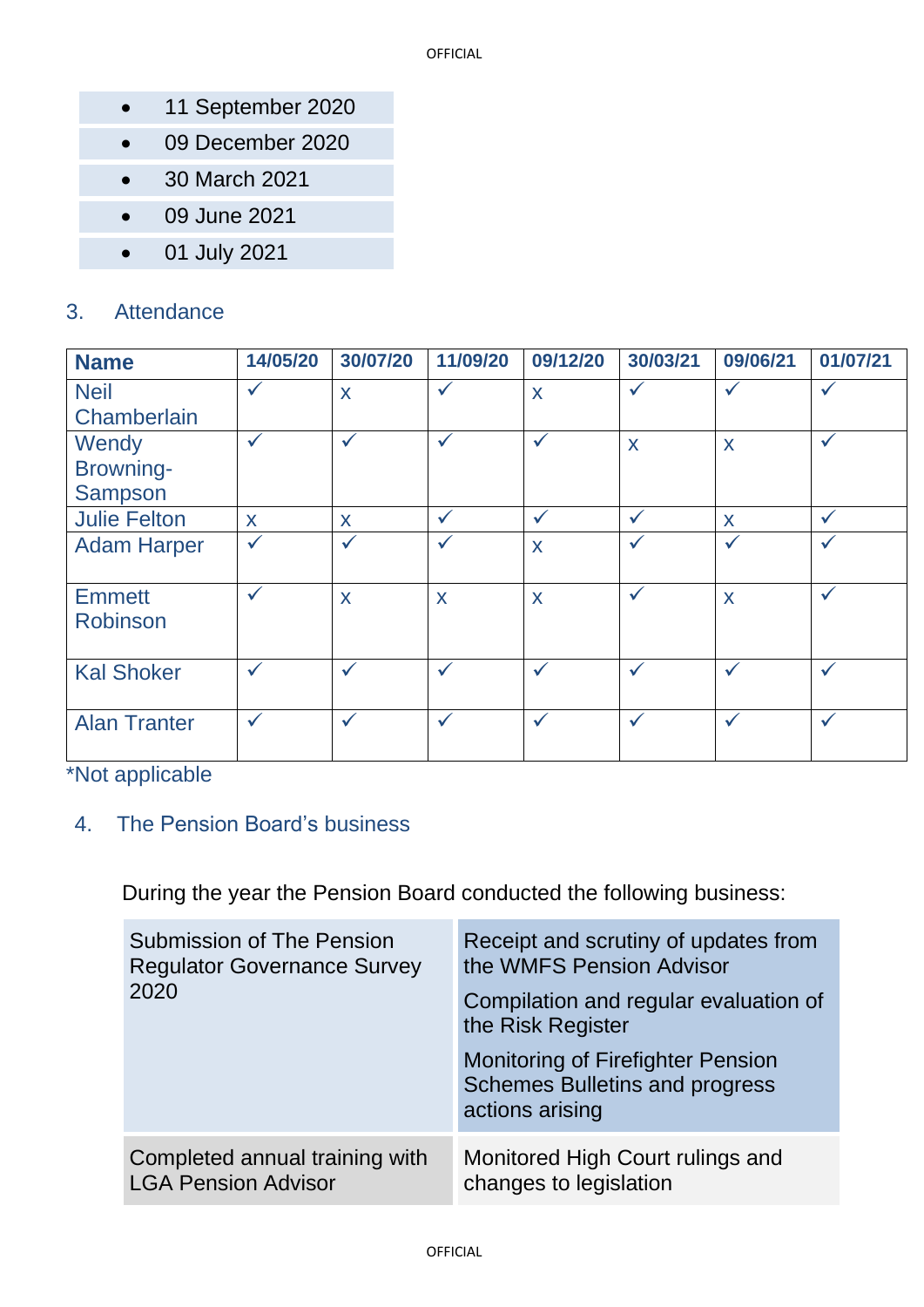Utilised digital technology to ensure Business Continuity of meetings during Covid-19 pandemic

Embedded integrity of advisory role of Pension Board and decision making role of Scheme Manager

Established focus upon outcomes of McCloud/Sargeant consultation (Fire)(July 2020) and constancy of skills to respond to Pension Schemes Members and Scheme Manager

# 5. The Pension Board's main achievements

The Pension Board believes its key achievements during the year were:

- Continuing to build a good working relationship with the Audit and Risk Committee as the Scheme Manager
- Receiving and reviewing the regular sector updates from The Pension Regulator and progressing actions arising
- Ensuring implementation of remedial actions required to comply with Pension Regulation
- Oversight of pension administration process as assurance of integrity to the Scheme Manager
- Reviewing the Committee's Terms of Reference to ensure they remain fit for purpose.
- Maintaining functioning of Pension Board during the Covid19 pandemic via digital meetings to enable continuity of business
- Increasing the number of meetings held in the year from 4 to 7 to include extraordinary meetings to discuss assurance of Scheme administration during Covid-19 and Immediate Detriment cases under McCloud Sargeant
- Raising the profile of the Pensions Board ensuring regular communication with members of the Scheme
- Regular consideration and review of the Pension Board Risk Register and accompanying assurances.
- The continued presence of the WMFS Pension Advisor and Chair of the Audit & Risk Committee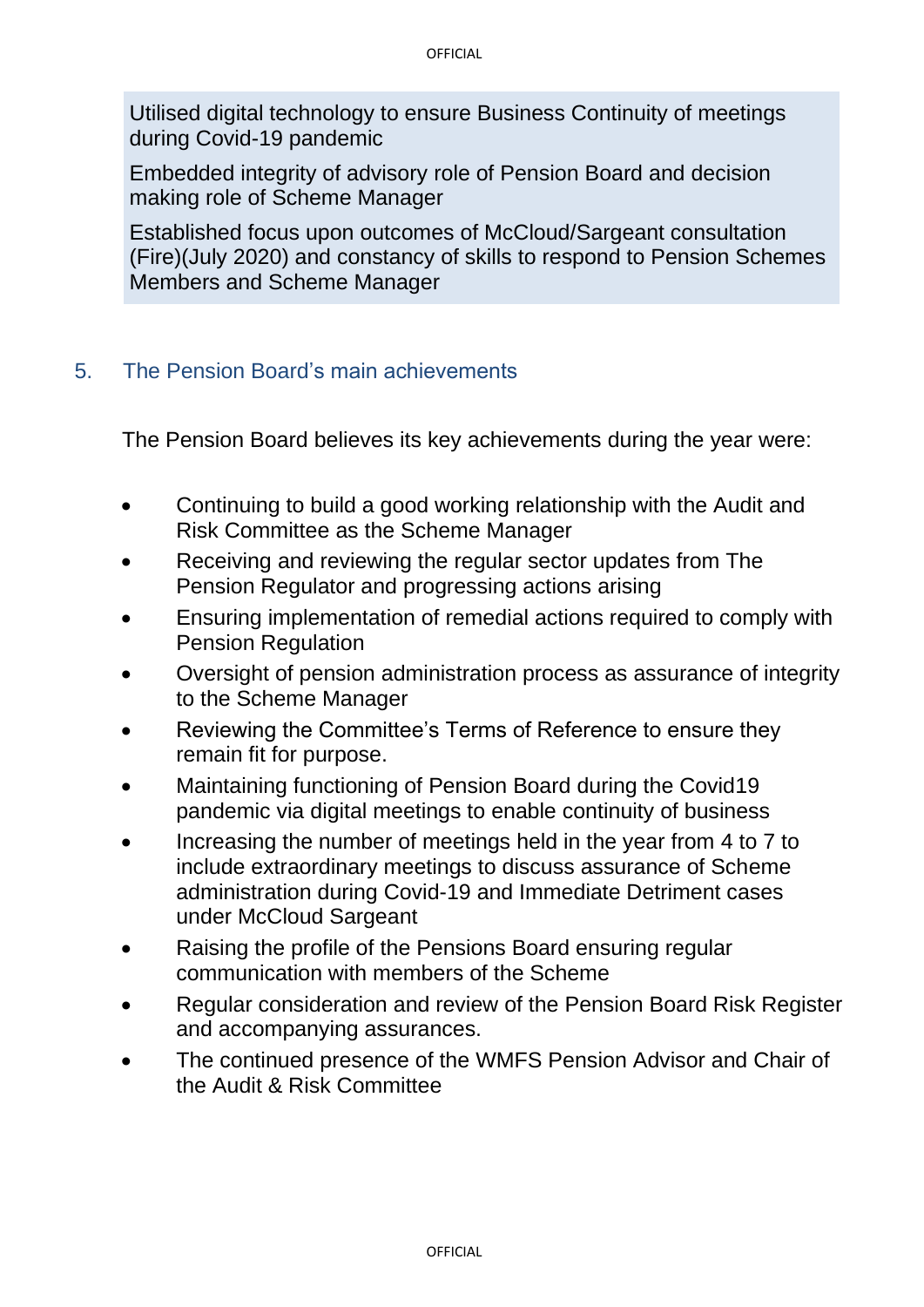Appendix A

# **Terms of Reference for the Pension Board of the West Midlands Fire & Rescue Authority**

Terms of Reference and Delegated Authorities

# **Introduction**

This document outlines the terms of reference for the local Pension Board of the West Midlands Fire & Rescue Authority.

# **Role of the Pension Board**

The role of the local Pension Board as defined by section 5(1) and (2) of the Public Service Pensions Act 2013 is to:

- Assist the Scheme Manager:
	- to secure compliance with the Scheme regulations and any other legislation relating to the governance and administration of the Firefighters' Pension Scheme ("the Scheme").
	- to secure compliance with requirements imposed in relation to the Scheme by the Pensions Regulator.
	- in such other matters as the Scheme regulations may specify.
- Secure the effective and efficient governance and administration of the Scheme for the West Midlands Fire & Rescue Authority.
- Provide the Scheme Manager with such information as it requires ensuring that any member of the Pension Board or person to be appointed to the Pension Board does not have a conflict of interest.

The Pension Board will ensure it effectively and efficiently complies with the code of practice on the governance and administration of public service pension schemes issued by the Pension Regulator.

The Pension Board will also ensure that the Scheme is managed and administered effectively and efficiently and complies with the code of practice on the governance and administration of public service pension schemes issued by the Pension Regulator.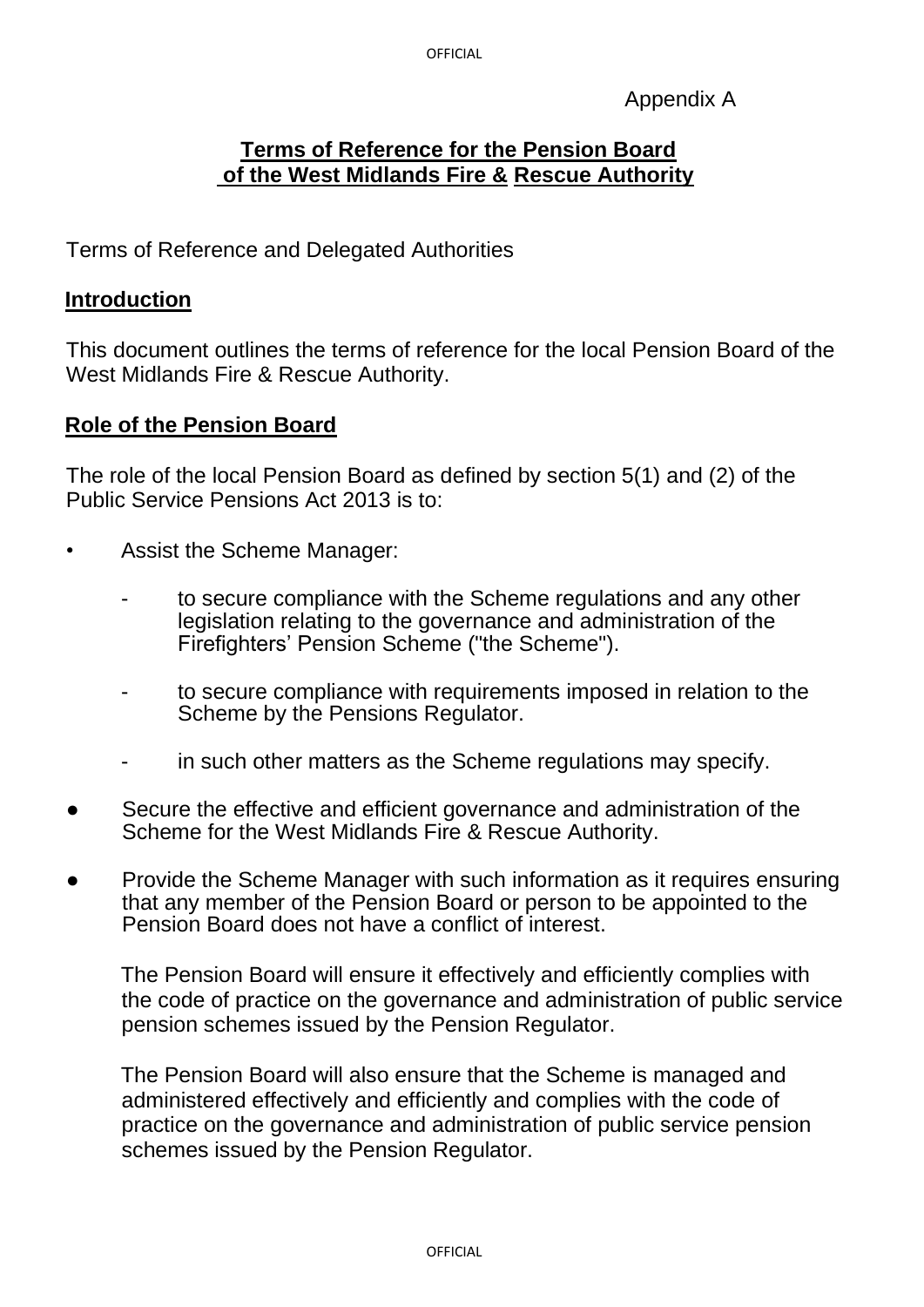The Pension Board shall meet sufficiently regularly to discharge its duties and responsibilities effectively.

## **Appointment of Member of the Pension Board**

The process for selecting members of the Pension Board is set out below.

The Fire Service will consider matters such as who is eligible to stand, how the nomination process will work and what sort of information candidates will need to submit. The Service will appoint through election or selection with the rules of governing the process. The Fire Authority has an independent chair who will chair the Pension Board meetings, this role will be an independent role.

The Pension Board shall consist of 7 members and be constituted as follows:-

- i) 3 employer representatives, which have been identified, and appointed
- ii) 3 scheme member representatives, which have been identified, and elected and of which one should be a retired member
- iii) 1 independent chair selected.

Scheme member and employer representatives shall be appointed in equal number and shall together form the majority of the Board's membership.

The Chair of the Pension Board will be determined by the Scheme Manager. It will be the role of the Chair to ensure that all members of the Board show due respect for process, that all views are fully heard and considered and to determine when consensus has been met.

The term of office for the Chair will be determined by the Scheme Manager.

Each employer representative and scheme member representative so appointed shall serve for a fixed period (of up to three years) which can be extended for further period(s) subject to re-nomination and/or election.

Each Board Member should endeavour to attend all Board meetings during the year and is required to attend at least 2 meetings each year. In the event of consistent non-attendance by any Board member, then the tenure of that membership should be reviewed by the other Board members in liaison with the Scheme Manager.

Other than by ceasing to be eligible as set out above, a Board member may only be removed from office during a term of appointment by: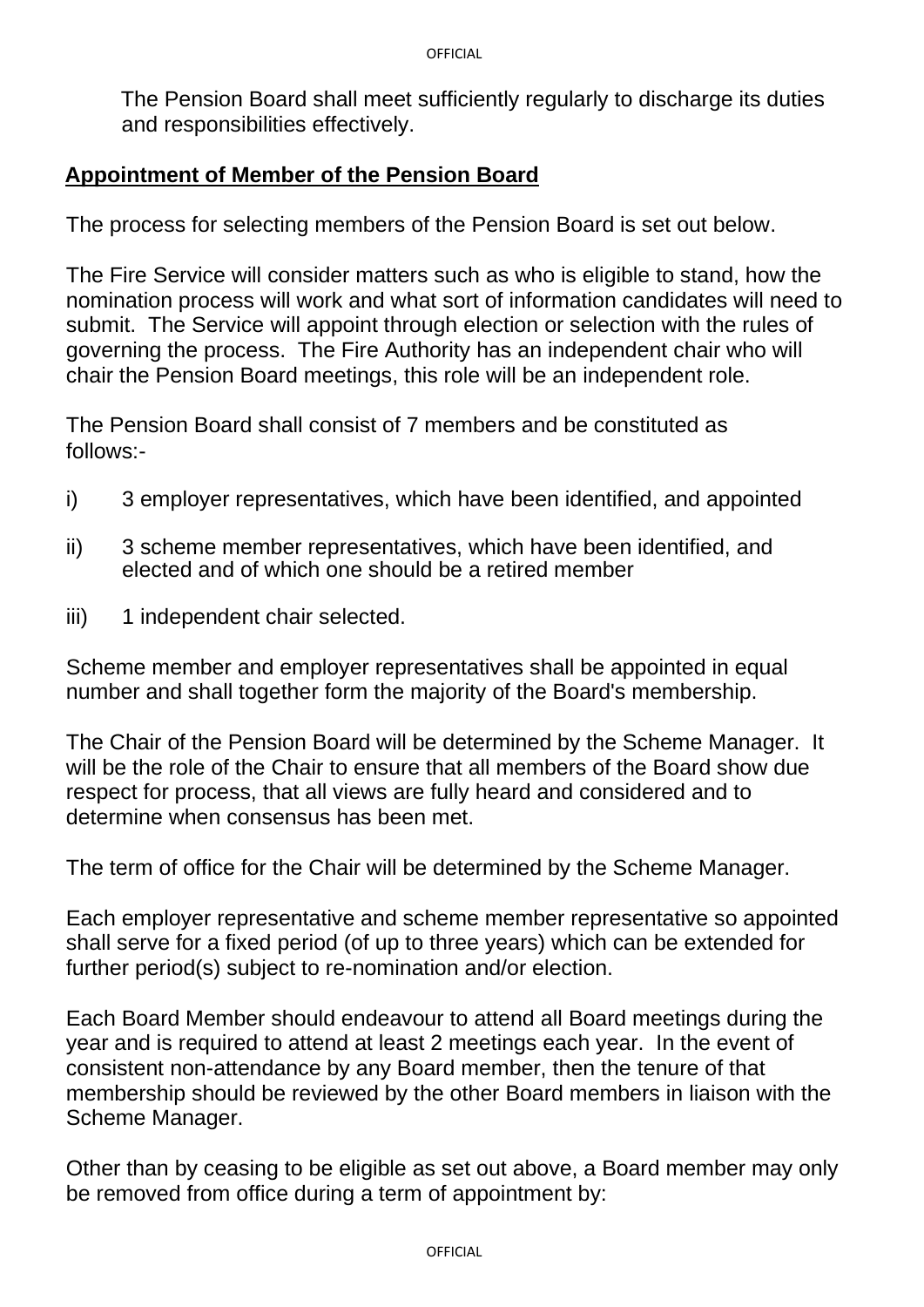- Scheme Member representatives
- recommendation by the other scheme member representatives and the unanimous agreement of all of the other members.
- Employer representatives by the decision of the Service or on leaving the employment of the Service.
- The removal of the independent member requires the consent of the Scheme Manager.

The Board may, with the approval of the Scheme Manager, co-opt persons who are not members of the Board to serve on sub committees, particularly where this would add skills and experience. Notwithstanding the appointment of co-opted members, the majority of the Board shall be comprised of employer and Scheme member representative, represented in equal number.

### **Quorum**

The Board shall have a formal quorum when at least one scheme member representative and one employer representative are in attendance.

In the absence of the Independent Chair, a Chair person will be selected on a rotational basis between the scheme member and employer representatives.

Advisors and co-opted persons do not count towards the quorum.

#### **Conflicts of Interest**

The policy for identifying conflicts of interest is set out in a separate policy document. Any conflicts of interest that would prevent you from carrying out the role effectively will need to be highlighted to the Service.

#### **Board Review Process**

The Board will undertake at the first meeting of the year, a formal review process to assess how well it and its committees and the members are performing with a view to seeking continuous improvement in the Board's performance.

#### **Advisers to the Board**

The Board may be supported in its role and responsibilities through the appointment of advisers and shall, subject to any applicable regulation and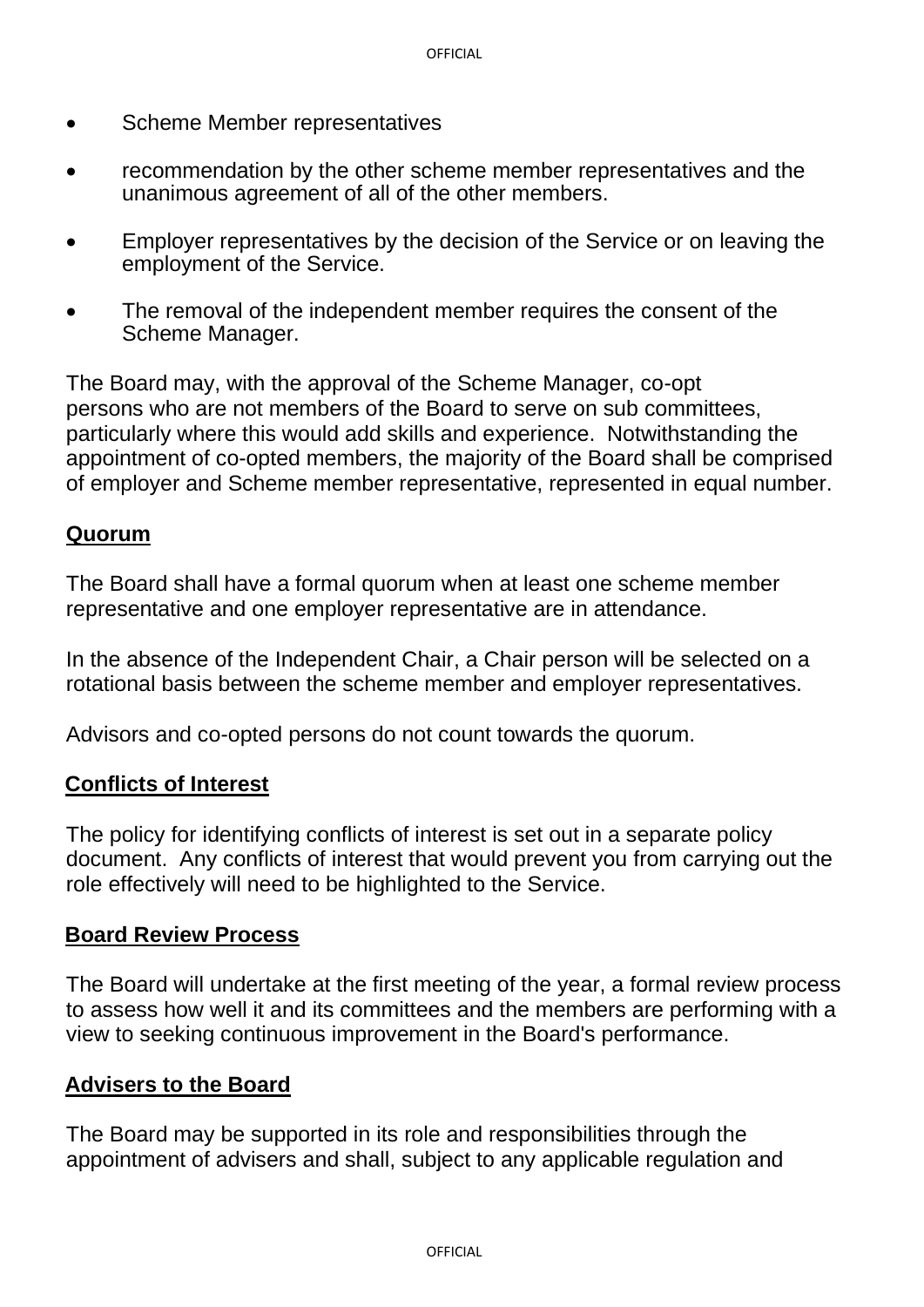legislation from time to time in force, consult with such advisers to the Board and on such terms as it shall see fit to help better perform its duties including:-

- A Governance Adviser.
- The Fund's Actuary.
- The Fund's Administrator.
- The Scheme Manager.
- Other advisers, so approved by the Scheme Manager.

The Board shall ensure that the performance of the advisers so appointed are reviewed on a regular basis.

# **Knowledge and Skills**

The Code of Practice No. 14 Governance and Administration of public service pension schemes states "A member of the Pension Board must have a working knowledge and understanding of the law relating to pensions (and any other prescribed matters) sufficient for them to exercise the function of their role. Pension board members should be aware of the range and extent of the law relating to pensions which apply to their Scheme and have sufficient understanding of the content and effect of that law to recognise when and how it impacts on their responsibilities and duties".

It is for individual Pension Board members to be satisfied that they have the appropriate degree of knowledge and understanding to enable them to properly exercise their functions as a member of the Pension Board.

In line with this requirement Pension Board members are required to be able to demonstrate their knowledge and understanding and to refresh and keep their knowledge up to date. Pension Board members are therefore required to maintain a written record of relevant training and development.

Pension Board members should regularly review their skills, competencies and knowledge to identify gaps or weaknesses. Pension Board members will be expected to attend training to ensure that their knowledge and skills are maintained.

# **Board Meetings – Notice and Minutes**

The Scheme Manager shall give notice to all Pension Board members of every meeting of the Pension Board. The Scheme Manager shall ensure that a formal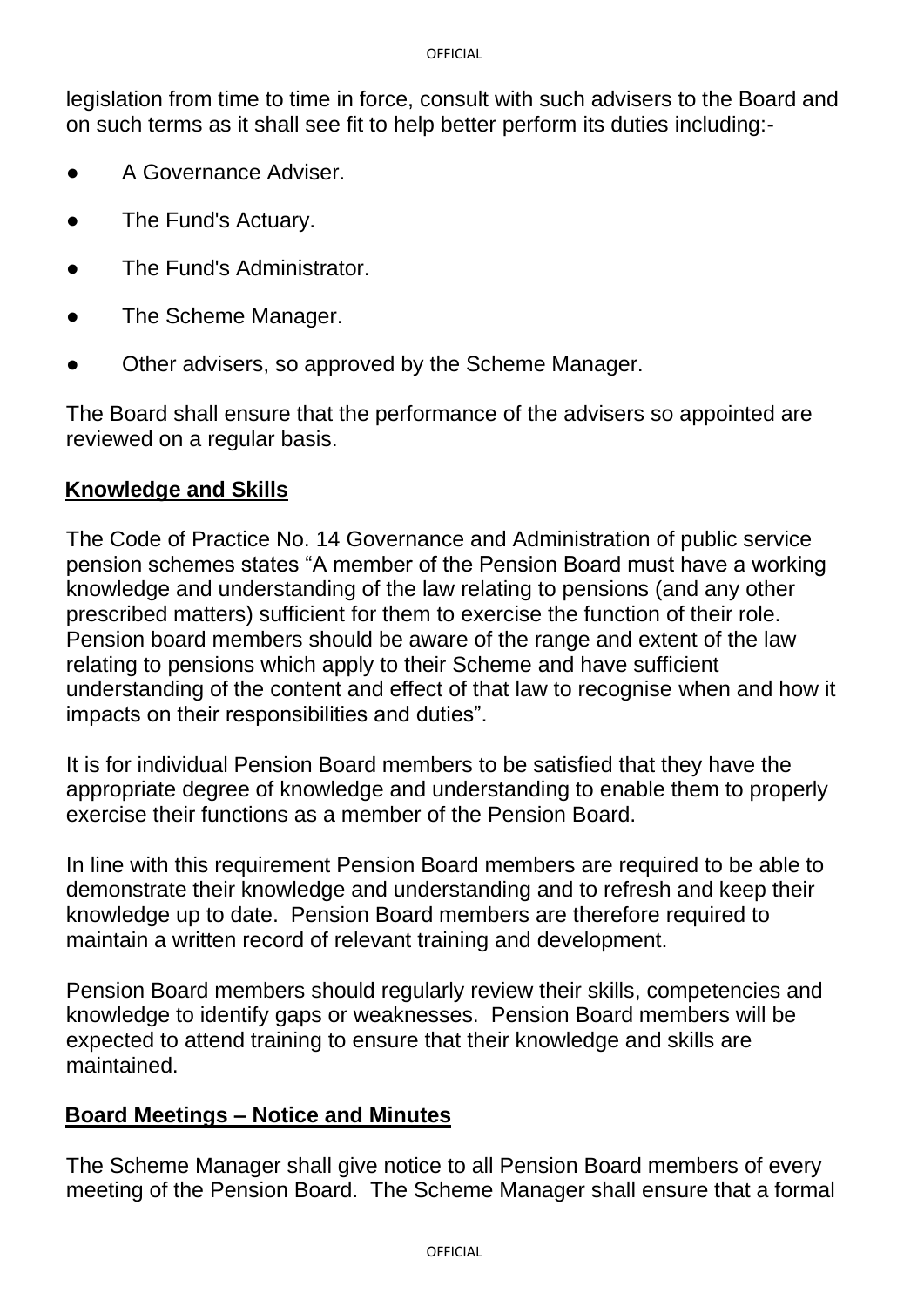record of Pension Board proceedings is maintained. Following the approval of the minutes by the Chair of the Board or Board Committee, they shall be circulated to all members of the Board and forwarded to the Scheme Manager.

There will be four Pension Board meetings a year to be held quarterly monthly. The minutes of the Pension Board will be approved by the Scheme Manager and shared with pension scheme members.

# **Remit of the Board**

The Pension Board must assist the Scheme Manager with such other matters as the Scheme regulations may specify. It is for Scheme regulations and the Scheme Manager to determine precisely what the Pension Board's role entails.

### **Standards of Conduct**

The role of Pension Board members requires the highest standards of conduct and therefore the 'seven principles of public life will be applied to all Pension Board members and embodied in their code of conduct.

These are:-

- **Selflessness**
- **Integrity**
- **Objectivity**
- Accountability
- **Openness**
- Honesty
- Leadership.

## **Decision Making**

Each elected/appointed member of the Pension Board will have an individual voting right but it is expected the Pension Board will, as far as possible, reach a consensus. The Independent Chair of the Pension Board will not have voting rights.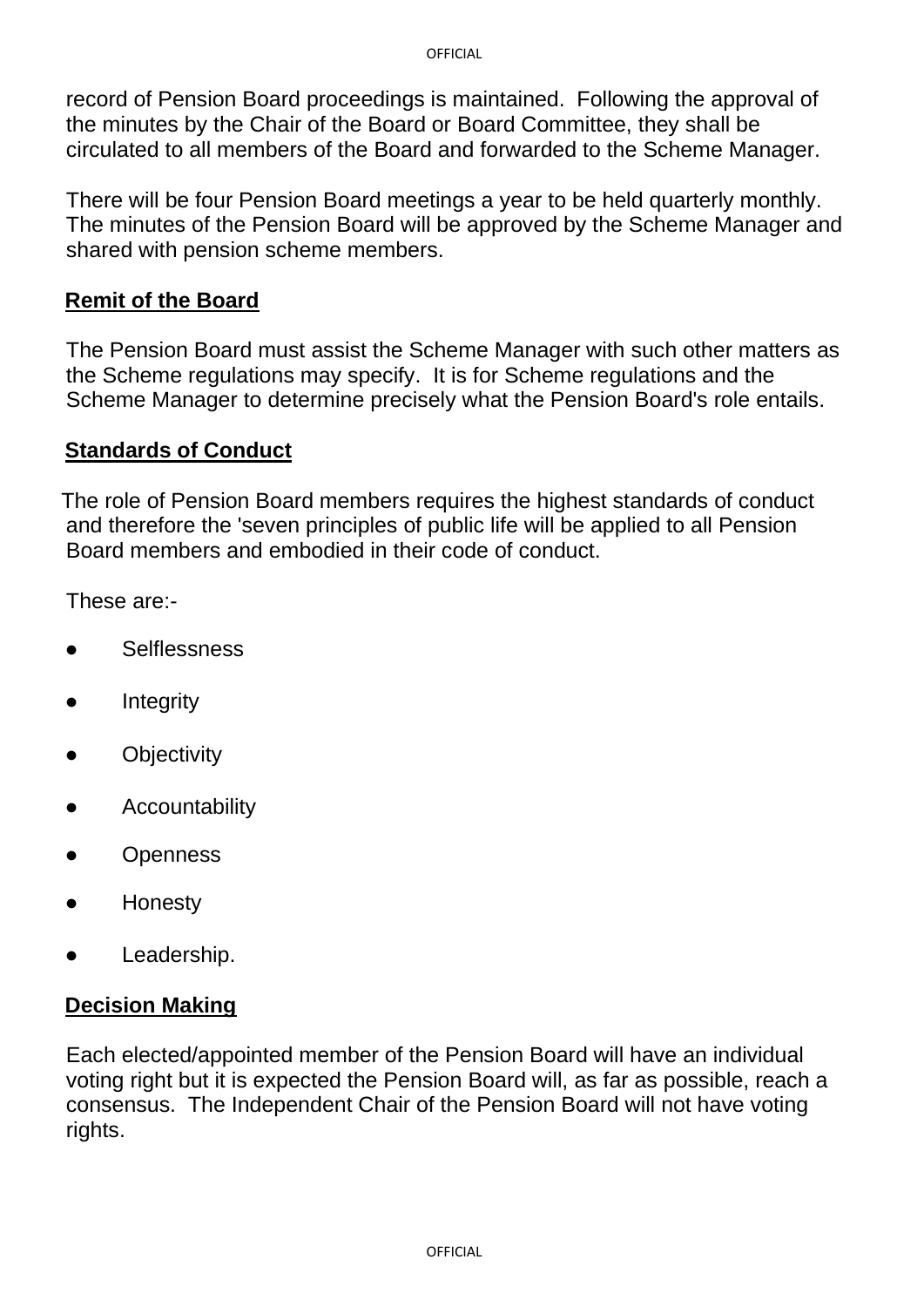# **Publication of Pension Board Information**

Scheme Members and other interested parties will want to know that the Scheme is being efficiently and effectively managed. They will also want to be confident that the Pension Board is properly constituted, trained and competent in order to comply with Scheme regulations, the governance and administration of the Scheme and requirements of the Pension Regulator.

Up to date information will be posted on the West Midlands Fire & Rescue Authority website showing:-

- The names and information of the Pension Board members.
- How the Scheme members are represented on the Pension Board.
- The responsibilities of the Pension Board as a whole.
- The full terms of reference and policies of the Pension Board and how they operate.
- The Pension Board appointment process.
- Who each individual Pension Board member represents.
- Any specific roles and responsibilities of individual Pension Board members.

Pension Board papers, agendas and minutes of meetings will be published on the West Midlands Fire & Rescue Authority website (CMIS). These may at the discretion of the Scheme Manager be edited to exclude items on the grounds that they are deemed as being confidential for the purposes of the Data Protection Act 1998, and other relevant data protection legislation (such as General Data Protection Regulations).

The Scheme Manager will also consider requests for additional information to be published or made available to individual Scheme members to encourage Scheme member engagement and promote a culture of openness and transparency.

## **Accountability**

The Pension Board will be collectively and individually accountable to the Scheme Manager.